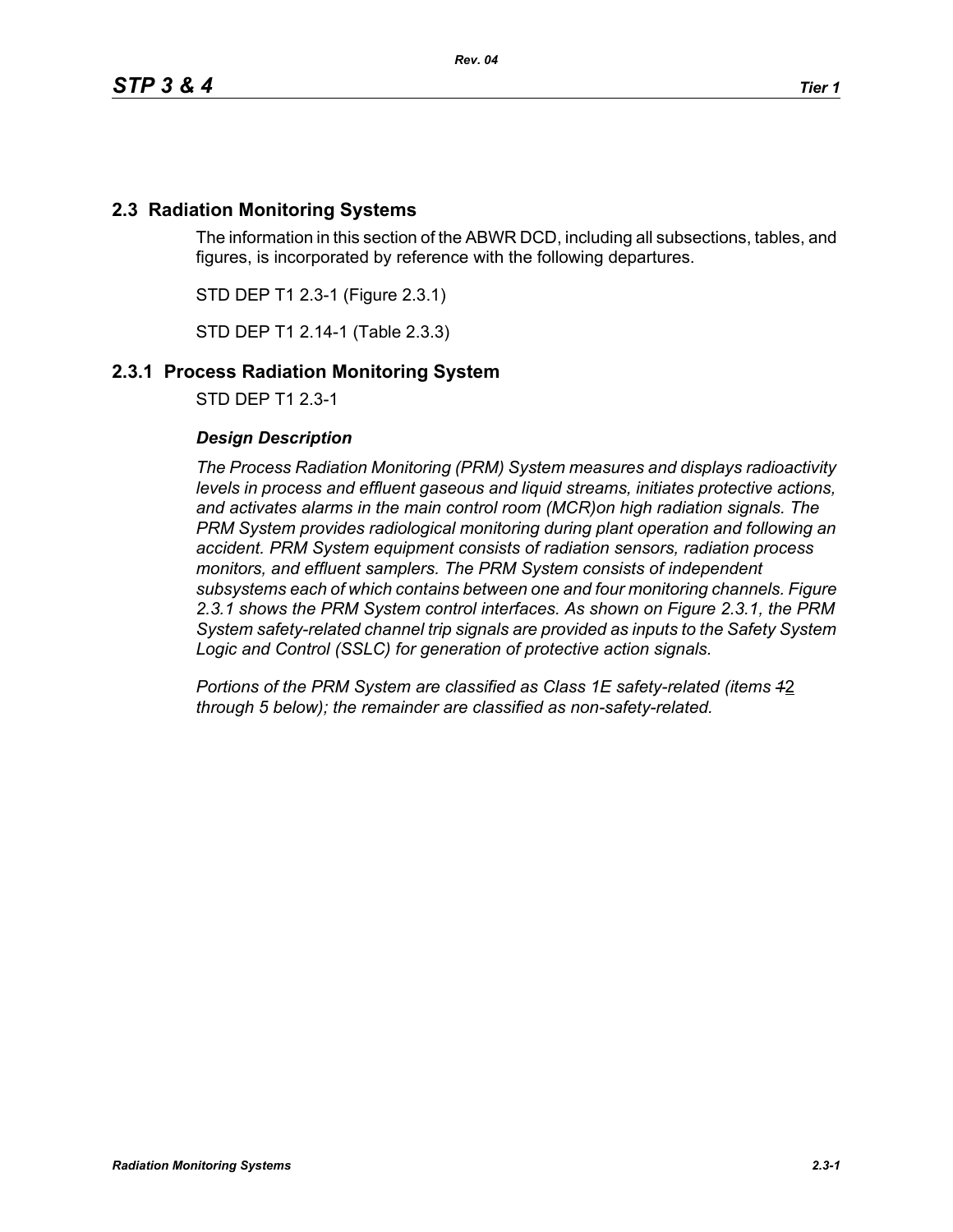

Notes:

*Radiation Monitoring Systems* 

Radiation Monitoring Systems

- 1. Diagram represents one of four PRM System divisions.
- 2. See Section 3.4, Figure 3.4b for SSLC processing.

**Figure 2.3.1 Process Radiation Monitoring System Control Interface Diagram**

*STP 3 & 4*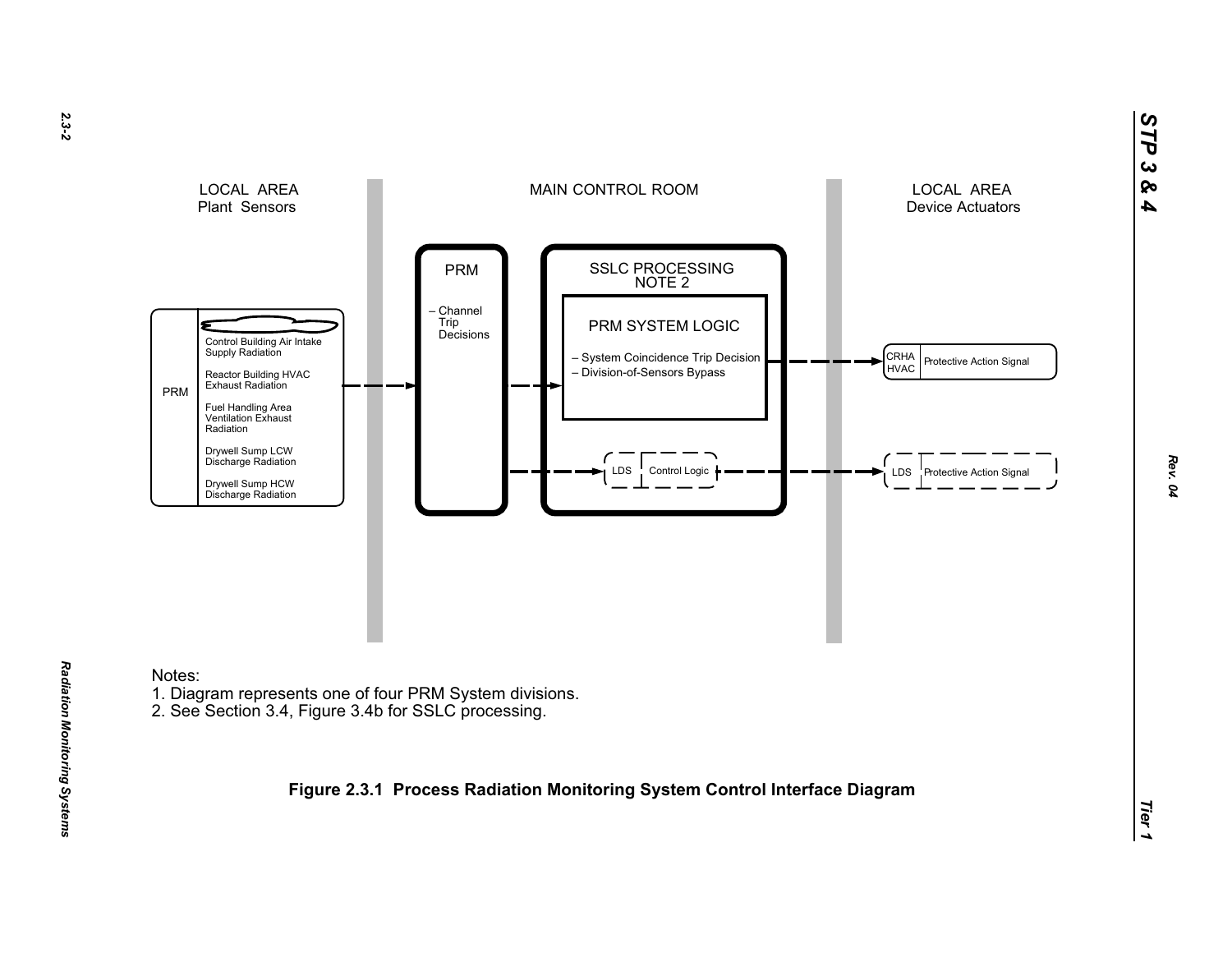# **2.3.3 Containment Atmospheric Monitoring System**

STD DEP T1 2.14-1

# *Design Description*

The CAMS is classified as a Class 1E safety-related system, except the oxygen/hydrogen monitoring equipment in CAMS is non-safety-related*.*

*Operation of each CAMS division* the oxygen/hydrogen monitoring equipment *can be*  activated manually or automatically during a post-accident condition by a signal *indicating a high drywell pressure or a low reactor water level.* 

*One radiation channel of each CAMS division monitors the radiation level in the drywell and the other channel monitors the radiation level in the suppression chamber.*

*The oxygen/hydrogen monitoring equipment of each CAMS division analyzes the hydrogen and oxygen gas concentration levels in the drywell or in the suppression chamber and provides separate gas concentration displays in the MCR.*

*Each CAMS division* of radiation channels *is powered from its respective divisional Class 1E power source. In the CAMS, independence is provided between the Class 1E divisions, and also between the Class 1E divisions and non-Class 1E equipment.*

*Both CAMS* equipment is *divisions are located in the Reactor Building, except for the radiation and the gas process monitors, which are located in the Control Building.*

*The CAMS has the following alarms, displays, and controls in the MCR:*

- *(1) Displays of radiation, hydrogen and oxygen levels.*
- *(2) Alarms for radiation levels, and for hydrogen and oxygen gas concentration levels.*
- *(3) Manual* or automatic *system level initiation of* oxygen/hydrogen monitoring equipment *for each CAMS division.*